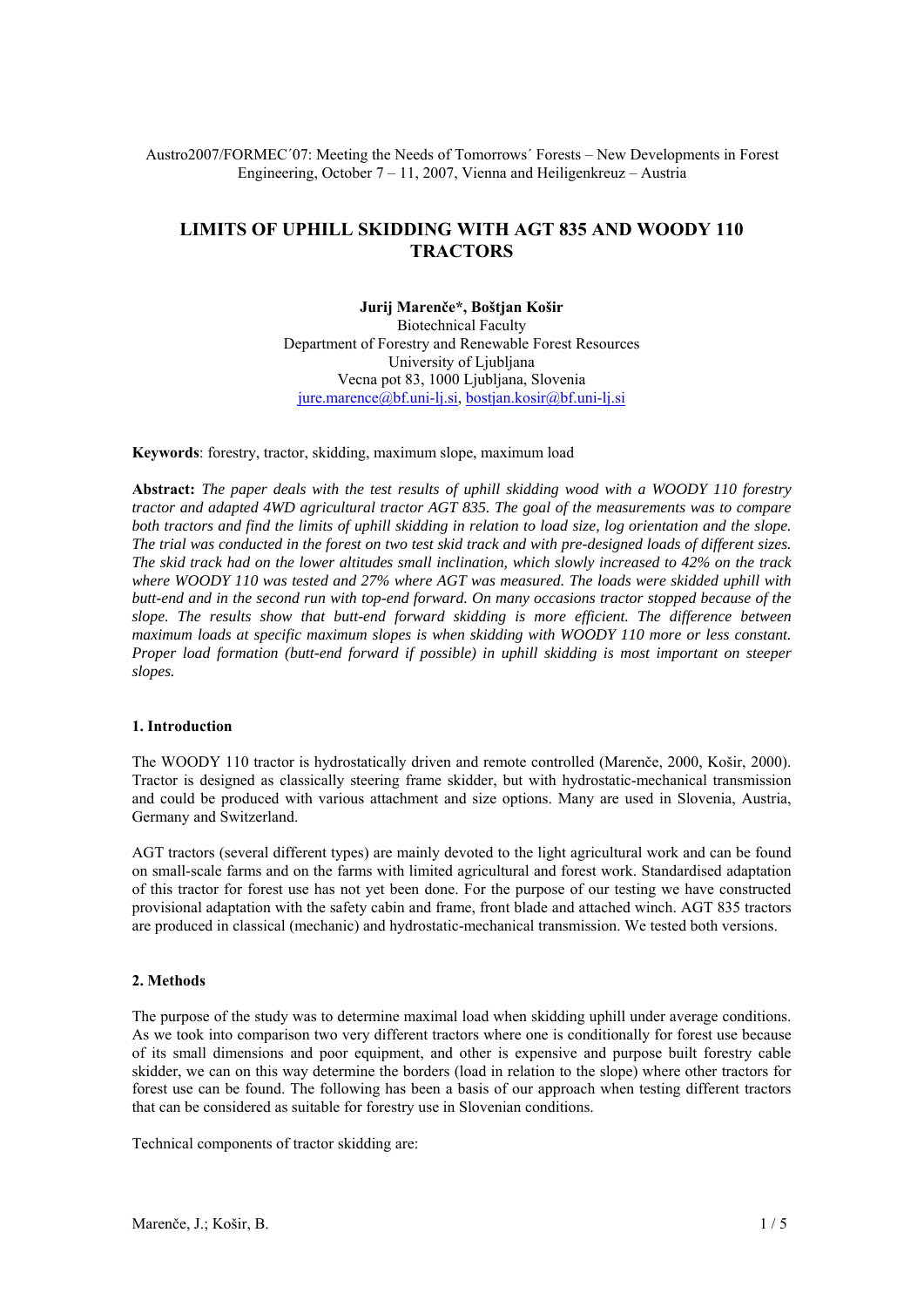- 1. tractor (type and characteristics, power, weight, torque, dimensions etc.),
- 2. skid trail (direction of skidding, slope, distance, surface etc.) and
- 3. load (tree species, method of cutting, size, orientation of the load etc.).

Technological-economic components are:

- 1. list of operations (purpose, place and time),
- 2. availability (calendar time utilisation, repair rate etc.),
- 3. standard times and efficiency  $(\text{min/m}^3, \text{m}^3/\text{h}, \text{m}^3/\text{year})$  and
- 4. costs  $(\epsilon/h, \epsilon/m^3 \text{ etc.}).$

In this study we focused on technical limits found in chosen typical situation. Both tractors can hardly be more different. WOODY 110 has built in Perkins engine1004-40T with 76,5 kW (tractor weight of 70,06 kN) of gross power at 2200 rev/min, while AGT 835 Lombardini LDW 1503 achieve only 26,4 kW at 3000 rev/min (tractor weight 20,10 kN). According to this description the dimensions are also different (WOODY 110 (length x width x height): 5400 x 1940 x 2750mm, AGT 835: 2900 x 1250 x 2100 mm with safety frame). Tyres are 7,50 x 16 on AGT 835 and 14.9/13-28 PR12 on WOODY 110. Small tractor can achieve 20 km/h, while WOODY 110 17 km/h in first gear and 30 km/h in second gear.

The shapes of both skid trails have been mainly concave. The skid trail for WOODY 110 was steeper (42%) than skid trail where AGT 835 has been tested (maximal 27 %). Each skid trail was divided in several segments (Figure 1) according to the slope and surface conditions. Segments have been classified in three joined categories as it is shown on the Figure 1.



**Figure 1: Categories of the slope on both skid trails (minimum – average – maximum)** 

Loads were composed of 4 pieces of 8 m long logs when skidding with WOODY 110 and one 8 m log when skidding with AGT 835.

Friction coefficient has been established by dragging a known load parallel to the typical surface of the skid road (average of several measurements was 0,54). The moisture of the skid trail surface over the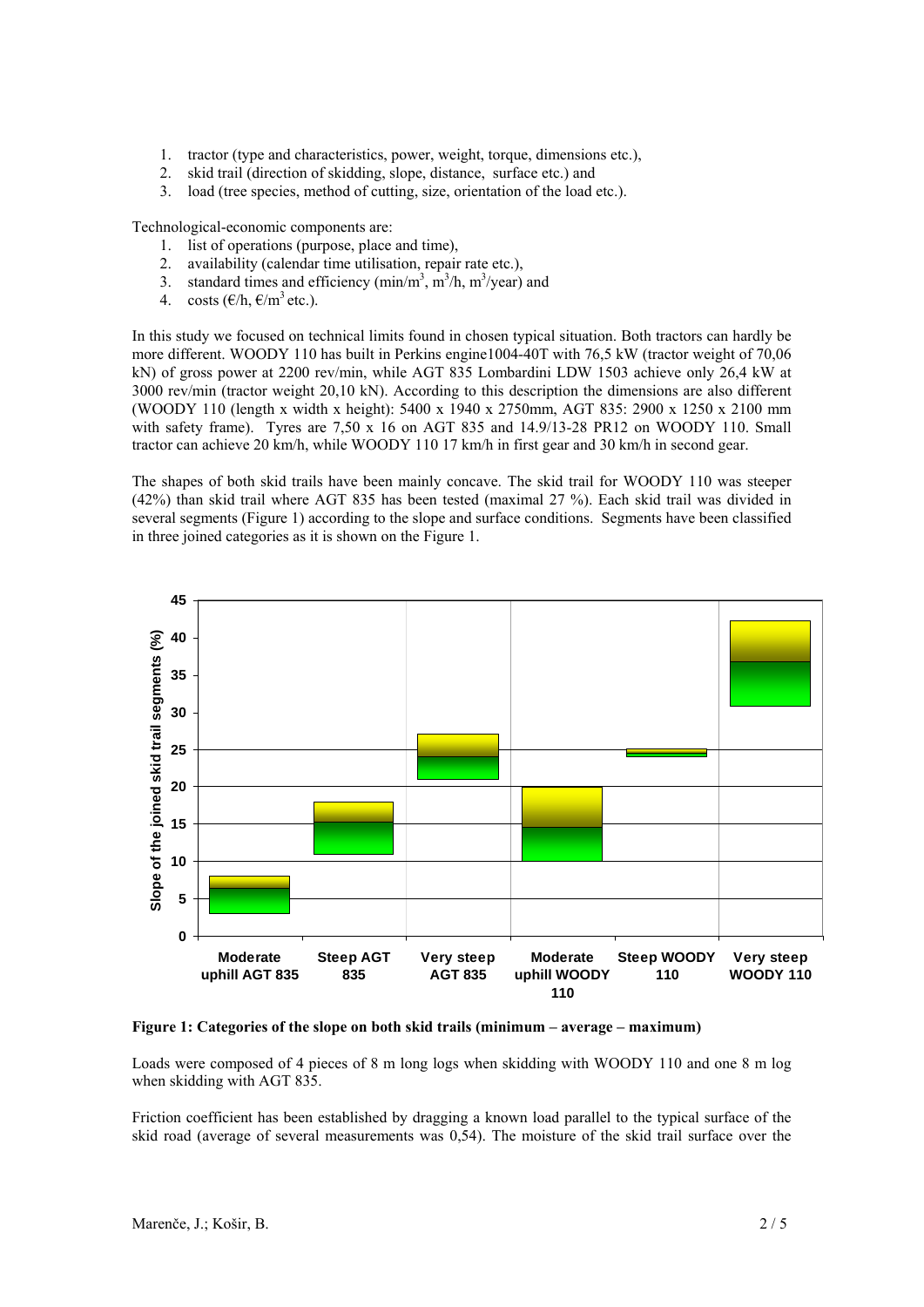course of the experiment have been measured, but differences between the measurements have been small, as the weather had been changing very little (mostly sunny and windy).

#### **3. Results**

Previous studies showed (Košir, Marenče, 2007) that dependence between maximal load and slope is linear. If so, then first goal was to find two (four if we wish to evaluate load orientation) lines, which will present dependency between load and slope of small (AGT 835) and big (WOODY 110) tractors (Figure 2).

Trial showed that the combination between the load size and slope has been chosen better in the trial with WOODY 110 (tractor has been stopped in every uphill voyage because of overloading) then with AGT 835 (the stops happened only with the biggest load). Despite this it is obvious that the loads dragged by WOODY 110 have been much greater than the loads of AGT 835, but – as we see from the Figure 2 - the "meeting point" of both curves is around 40% of slope. At that slope there is no difference between tractors. This speculation can be wrong in different conditions (friction coefficient, load characteristics).



**Figure 2: Maximum loads in kN when skidding uphill – triangle for assessing limits** 

We can see that load orientation is important factor. Practically it is impossible to expect that this knowledge can be fully exploited. All positive cases (where tractors stopped because of the slope and load) are shown in Figure 2. Loads at zero slope have not been measured, but calculated from tractor weight and friction coefficient. Absolute limit (no load at all) is for average between top-end and buttend orientations approximately at 40%. On the Figure 2 the averages (but-end and top-end) for both tractors have been calculated. The field between the lines for AGT 835 and WOODY 110 in the Figure 2 tells us what kind of combination between tractor weight, slope and load we can expect. Tractor weight is not of course specified, but can be estimated from data of both tractors which define triangle on Figure 2. We also see, that the choice between different sizes of tractors is broader at gentle slopes than on steep slopes, where absolute differences between tractors become small.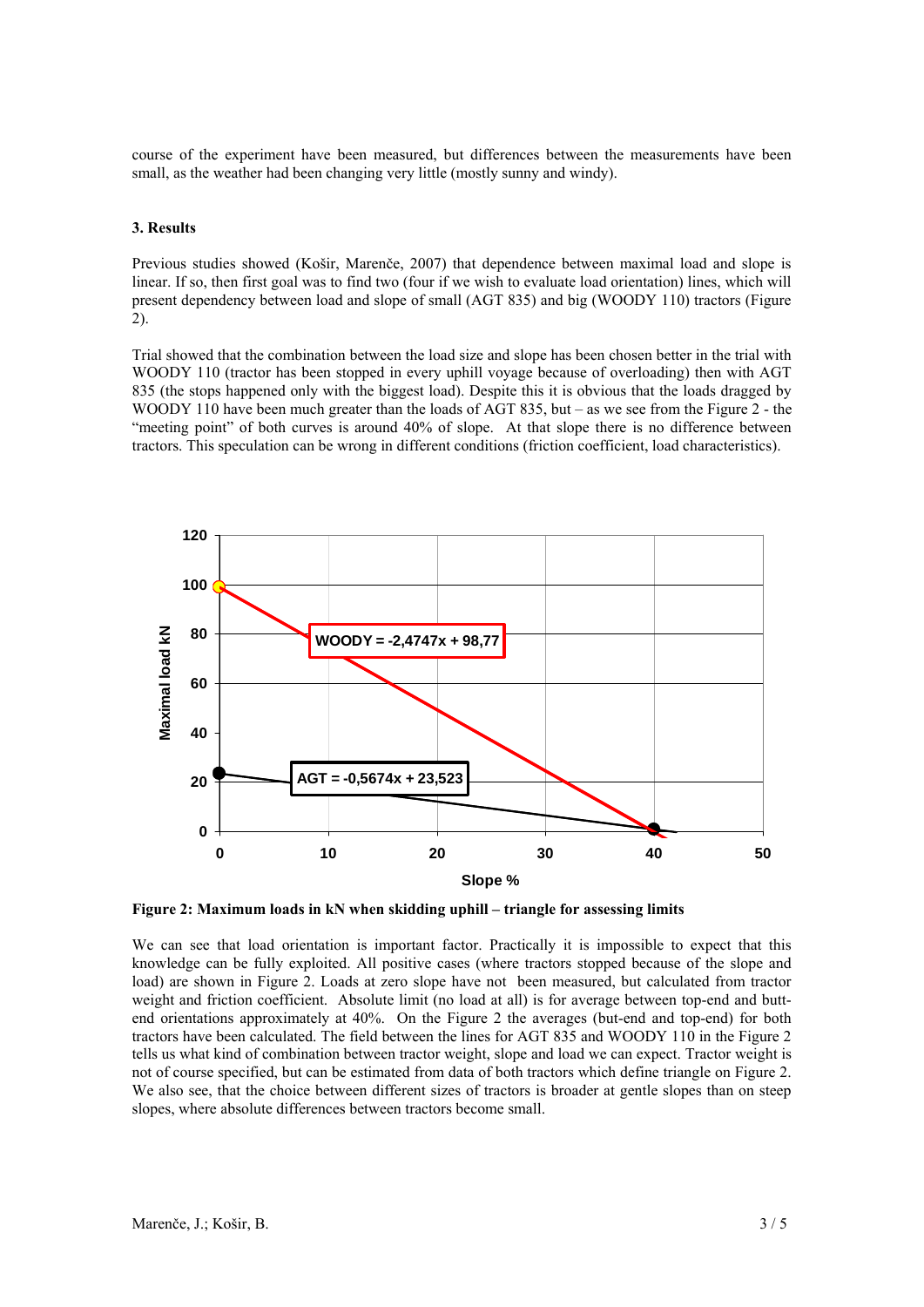Loads of both tractors have been also compared (Figure 3), despite the differences between tractors can hardly be bigger. Bigger difference between maximal loads is when skidding with butt-end forward (WOODY 110 is relatively more efficient). On gentle and moderate terrain the differences between tractors and load orientation are not changing very much. Slope inclinations over 20% cause however faster increasing of differences in tractor efficiency.



**Figure 3: Relative differences between tractor loads at different maximal slopes** 

## **4. Discussion and conclusions**

This paper deals with comparison of maximal loads of two very different tractors for timber skidding. This should be kept in mind when comparing results. Smaller tractor is built for light farm work and is not intended to go to forest without proper adaptation. We have equipped it therefore with basic forestry adaptation (cabin, front and rear blade, winch, tyre chains). Bigger cable skidder is made for forest work, despite it belongs to the group of light skidders. This choice has not been coincidental as we wished to draw on this way borders of tractor use in Slovenian conditions. We can expect that maximal loads of other tractors can be found somewhere between the borders of investigated two tractors. Many different parameters have been measured, but this article deals only with capability of tractors to drag different loads uphill on different slopes (Marenče 2005, Košir, Marenče 2005, Šušnjar, 2005, Tomašić, 2007). The results showed interesting relations between tractors, loads and slope. Butt-end load orientation is always better and more efficient. In our case the average difference with WOODY 110 was 7,18 kN (718 kg), and 1,59 kN (159 kg) when skidding uphill with AGT 835. Difference between mechanical and hydrostatic-mechanical transmission of AGT 835 has not been discussed, but it was estimated, that the difference is small. Absolute differences between tractor loads at gentler slopes are greater, but relative differences increase with steeper slopes. Load orientation becomes more important with steeper slopes also. Comparison between tractors also has been made and showed that greatest difference is at even terrain. On steep terrain the difference between the maximal loads decreases.

#### **5. References**